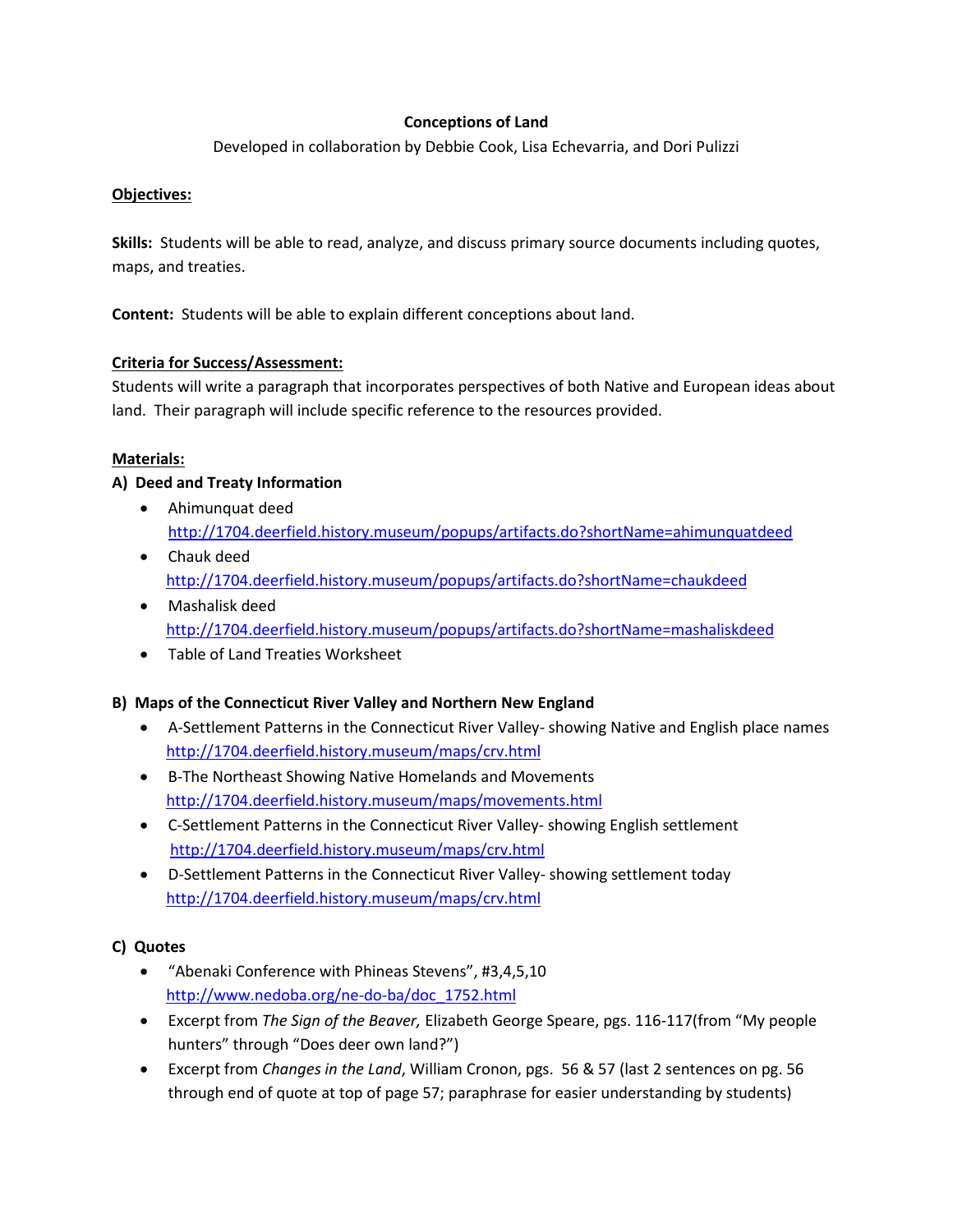• Excerpts from *Changes in the Land*, William Cronon, pgs. 55 & 56 (Francis Higginson quote in the middle of pg. 55 and the 2 sentences that follow it, paragraph #2 on pg. 56, and the last full sentence on pg. 80 to the end of pg. 81; paraphrase for easier understanding by students)

#### **Standards Addressed:**

Grade 5 Learning Standard 5.6: Explain the early relationship of the English settlers to the indigenous peoples, or Indians, in North America, including the differing views on ownership or use of land and the conflicts between them.

#### **Activities:**

Teacher will explain that students will be working collaboratively at three different stations. Students will get into small groups, and guided by focusing questions, will analyze a variety of primary and secondary source materials.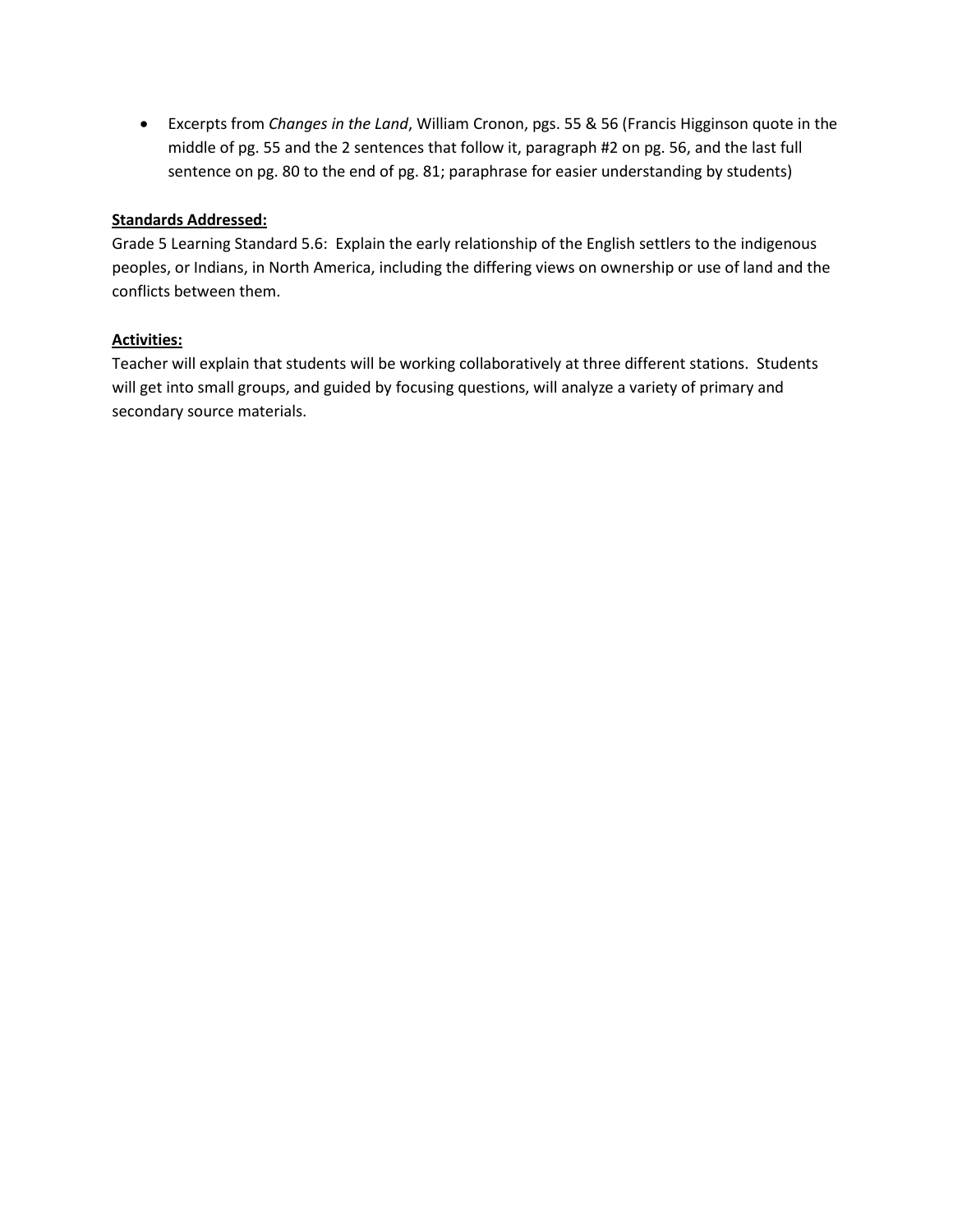| Land              | <b>Europeans</b> | <b>Date</b>   | <b>Native</b>          | <b>Terms of Purchase</b> |
|-------------------|------------------|---------------|------------------------|--------------------------|
|                   |                  |               | Tribe/Individual &     |                          |
|                   |                  |               | <b>Thoughts</b>        |                          |
| Central MA along  | William Pynchon, | July 15, 1636 | Agawam village         | 18 coats                 |
| the CT River near | fur trader       |               | They conferred on      | 18 hatchets              |
| Springfield       |                  |               | Pynchon a right of     | 18 hoes                  |
|                   |                  |               | ownership identical to | 18 knives                |
|                   |                  |               | their own; not to      |                          |
|                   |                  |               | possess the land as a  |                          |
|                   |                  |               | tradeable commodity,   |                          |
|                   |                  |               | but to use it as an    |                          |
|                   |                  |               | ecological cornucopia. |                          |
| Ipswich, MA       | John Winthrop    | 1637          | <b>Maskonomett</b>     |                          |
|                   |                  |               | English understanding: |                          |
|                   |                  |               | the land was           |                          |
|                   |                  |               | purchased              |                          |
|                   |                  |               | Native understanding:  |                          |
|                   |                  |               | the land was shared    |                          |
| Northampton, MA   | John Pynchon     | 1653          | <b>Nanotuck</b>        | 100 fathoms of           |
|                   |                  |               |                        | wampum (one              |
|                   |                  |               |                        | fathom=6 feet)           |

# **Example Chart of Land Transactions/Deals between Natives and Europeans**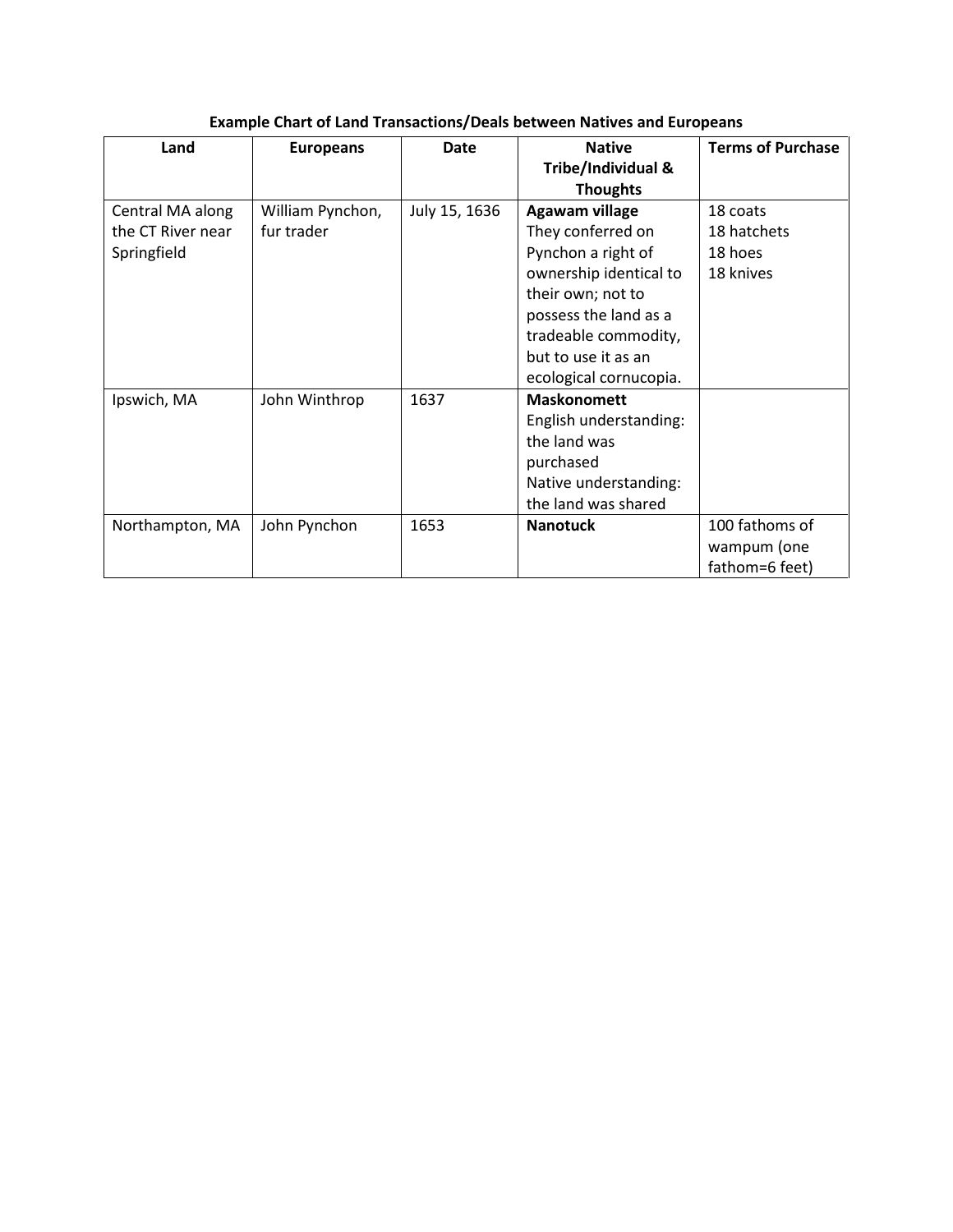Directions: Based on the "Example Chart of Land Transactions/Deals between Natives and Europeans", look at the deeds with your classmates and fill in the following chart.

| Land | Europeans | Date | <b>Native Tribe/Individual</b><br>and Thoughts | <b>Terms of Purchase</b> |
|------|-----------|------|------------------------------------------------|--------------------------|
|      |           |      |                                                |                          |
|      |           |      |                                                |                          |
|      |           |      |                                                |                          |
|      |           |      |                                                |                          |
|      |           |      |                                                |                          |
|      |           |      |                                                |                          |
|      |           |      |                                                |                          |
|      |           |      |                                                |                          |
|      |           |      |                                                |                          |
|      |           |      |                                                |                          |
|      |           |      |                                                |                          |
|      |           |      |                                                |                          |
|      |           |      |                                                |                          |
|      |           |      |                                                |                          |
|      |           |      |                                                |                          |
|      |           |      |                                                |                          |
|      |           |      |                                                |                          |
|      |           |      |                                                |                          |
|      |           |      |                                                |                          |
|      |           |      |                                                |                          |
|      |           |      |                                                |                          |
|      |           |      |                                                |                          |
|      |           |      |                                                |                          |
|      |           |      |                                                |                          |
|      |           |      |                                                |                          |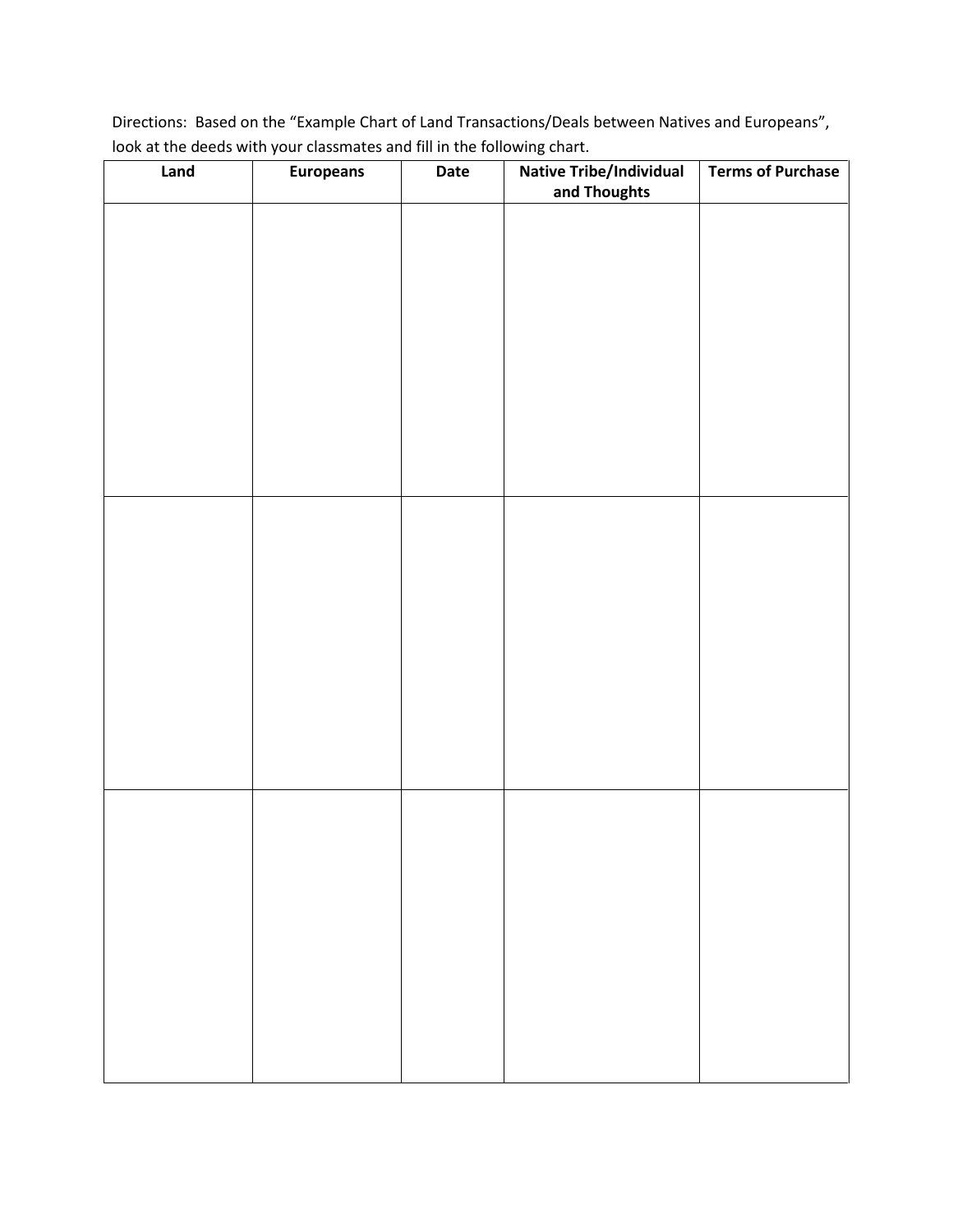#### **Map Questions**

Directions: As you look at the four maps with your classmates, what do you notice?

#### **Focusing Questions**

Do land forms effect where people settle? How and why? (See Map A)

Where did the Natives move and why? (See Map B)

Look at the dates. Is there a pattern in the English settlement years? If so, what could be the reason(s) for this pattern? (See Map C)

What is different on the map from today and how might it have impacted the use of the land? (See Map D)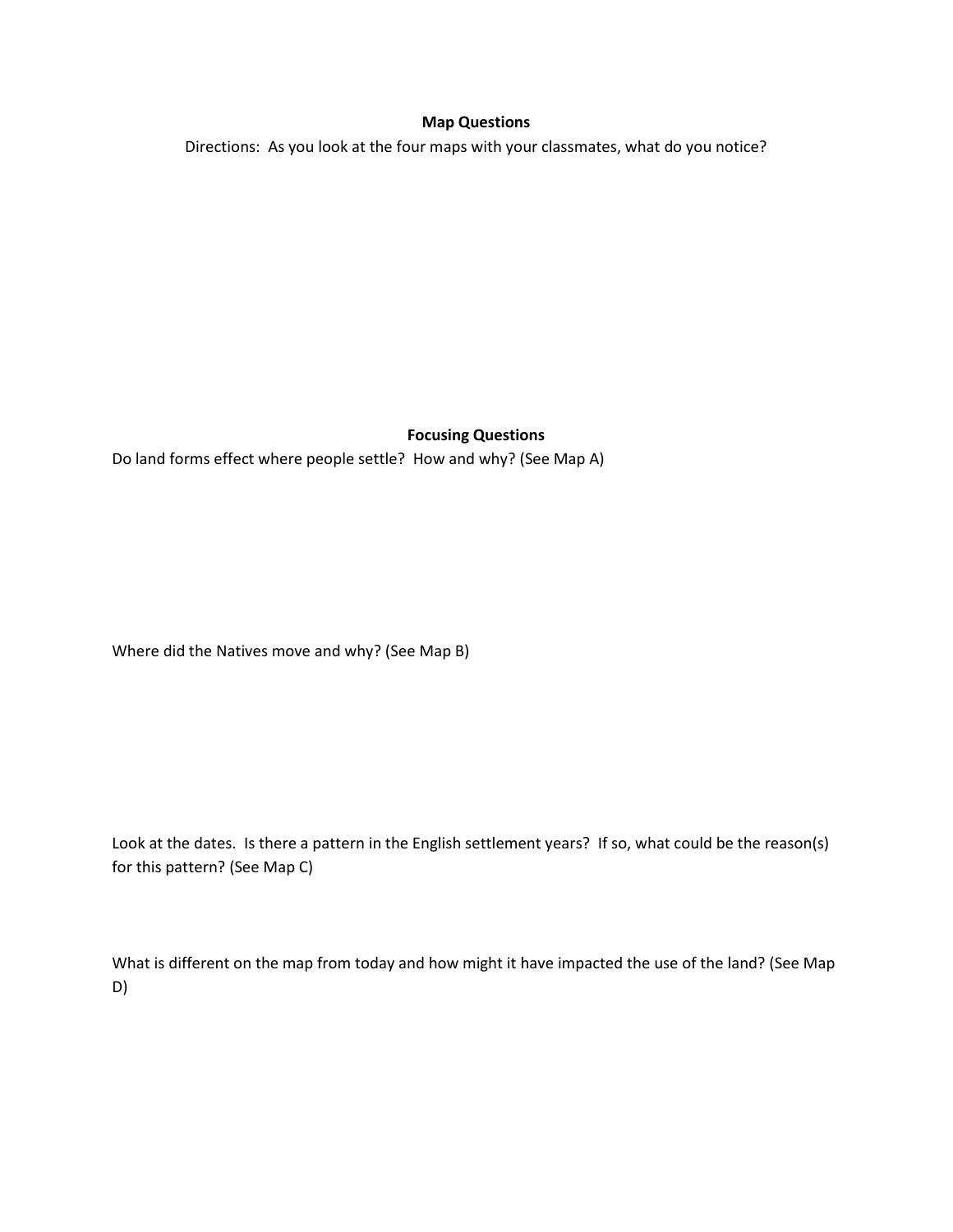## **Questions about the Quotes**

**Directions:** After reading through the four quotes, discuss them with your classmates and record both Native and European ideas about land.

| European      |  |
|---------------|--|
|               |  |
|               |  |
|               |  |
|               |  |
|               |  |
|               |  |
|               |  |
|               |  |
|               |  |
|               |  |
|               |  |
|               |  |
|               |  |
|               |  |
|               |  |
|               |  |
|               |  |
|               |  |
|               |  |
|               |  |
|               |  |
| <b>Native</b> |  |
|               |  |
|               |  |
|               |  |
|               |  |
|               |  |
|               |  |
|               |  |
|               |  |
|               |  |
|               |  |
|               |  |
|               |  |
|               |  |
|               |  |
|               |  |
|               |  |
|               |  |
|               |  |
|               |  |
|               |  |
|               |  |
|               |  |